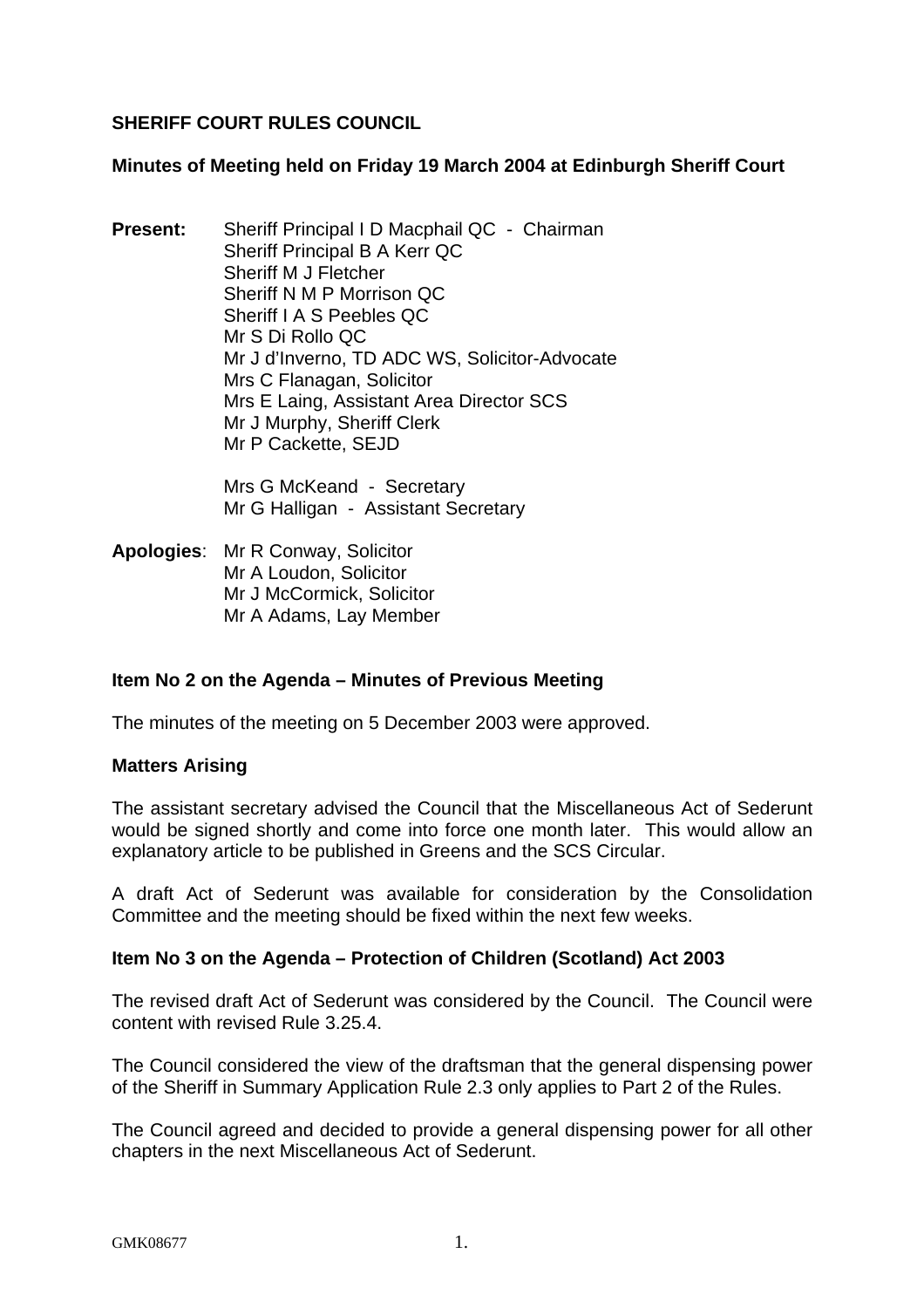### **Item No 4 on the Agenda – Cash Seizures under the Proceeds of Crime Act**

The Council considered the reports by Sheriff Principal Kerr on cash seizures under the Proceeds of Crime Act 2002. Crown Office had suggested that there should be provision for a standard form of receipt for cash seized and detained by Police or Customs, which would notify the affected person of the time, date and place of hearing before the Sheriff and of his/her right to attend or be represented at the hearing. As the cash could only be detained initially for a period of 48 hours this meant a hearing for an extension may have to take place at the weekend or on a public holiday.

The view of Sheriff Principal Kerr was that the intention must have been that the matter would be brought before a judicial authority within 48 hours on an *ex parte* application who would, if satisfied under section 295(4), make an order extending the detention (maximum 3 months) which would then be intimated to the affected persons under section 295(8). It would then be open to the affected persons to make an application under section 297 at any time if they wished for release of the cash.

The concerns of Sheriff Principal Kerr related to Sheriffs many matters as indicated in his memorandum, including having to hear applications, which if not *ex parte*, would have to be held at the sheriff court or other location such as the police station. This had obvious implications for resources and administrative arrangements.

Mrs Laing also raised concerns of staffing the courts, especially those in remote areas. Mrs Laing suggested there was nothing in the legislation to prevent specific courts being nominated to deal with these applications and one solution would be to frame a rule which allows Sheriffs Principal to nominate courts in their Sheriffdom where applications made out of normal hours, or at weekends, are to be dealt with. This would allow Sheriffs Principal to nominate courts where it would be least inconvenient to have a shrieval resource available.

The Council agreed to invite Lorna Harris, Civil Recovery Unit into the meeting to discuss these issues.

The Chairman welcomed Lorna Harris to the meeting and explained that the Council, from initial discussions, had in principle agreed that something would need to be done to allow the person the opportunity to be heard.

Mrs Harris explained that since Lord Clarke's judgment *ad hoc* arrangements had been in place. The Civil Recovery Unit are informed as soon as there is any cash seizure, even where the cash is seized late in the day on a Friday they are trying to ensure an application is heard, during normal office hours.

Sheriff Principal Kerr asked what happens at the moment.

Mrs Harris explained that the Local Police Financial Recovery Unit telephone CRU who are available 24 hours a day 7 days a week. The CRU then contact the Procurator Fiscal's office about preparation of a summary application and to arrange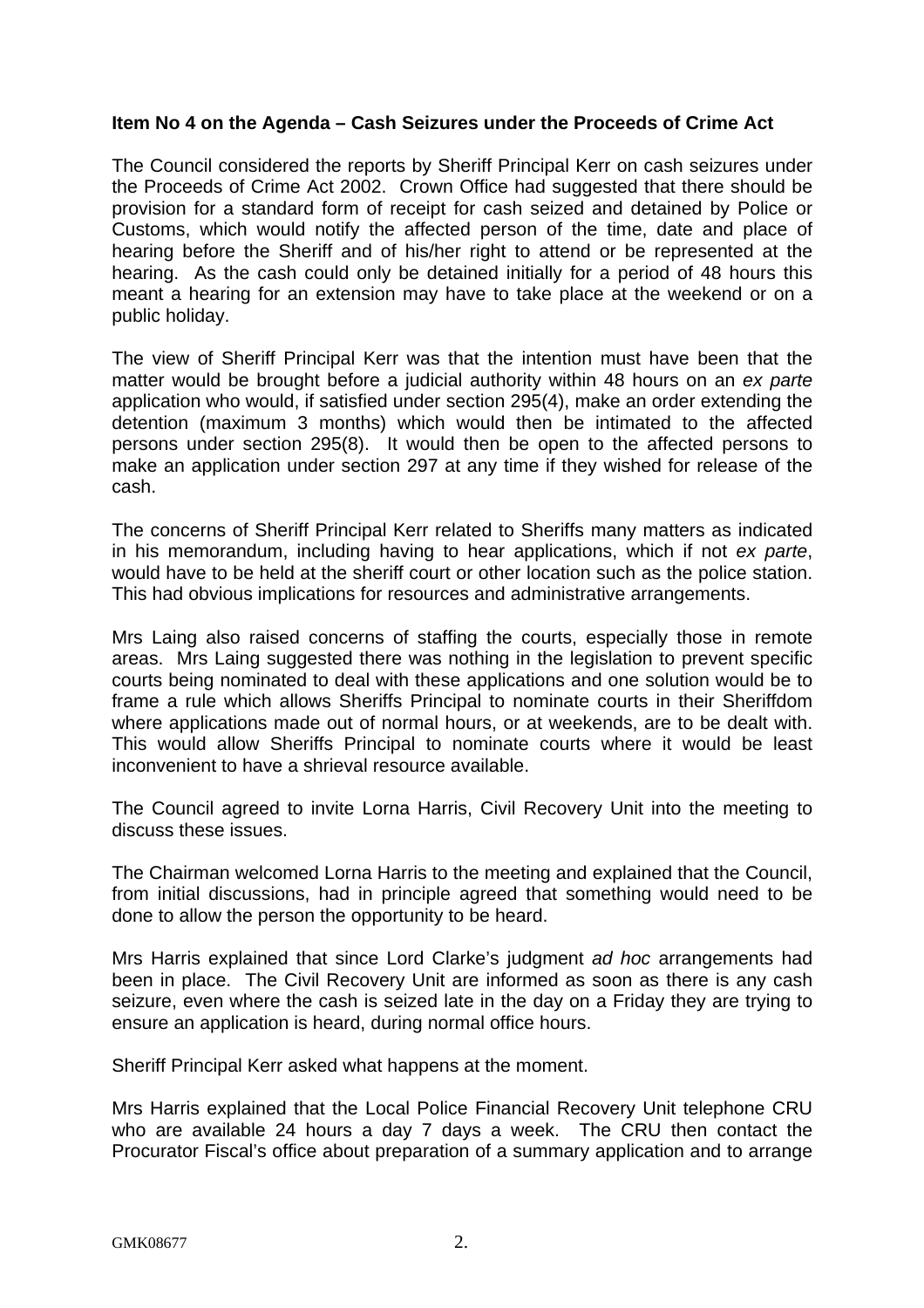a hearing to take place within 48 hours. The Financial Recovery Unit then contact the affected persons.

The Chairman asked if these *ad hoc* arrangements were ECHR compliant.

Mrs Harris advised that they were.

Mr Di Rollo asked if there needed to be a universal procedure.

Mrs Harris advised that the CRU had asked for a longer period than the 48 hours to be put in primary legislation but had been advised there would be no change for at least two years and that in any event affected persons should not be at more of a disadvantage in Scotland than they would be in England.

Mrs Laing suggested the requirements were not practical for Scotland.

The Chairman agreed that if we formalise the procedure it could make it more difficult, and asked what was wrong with keeping the present arrangements in place.

Mrs Harris was concerned about the right of the affected person to attend.

Sheriff Peebles stated that was a matter which should have been covered by primary legislation.

Sheriff Principal Kerr asked what exactly CRU were looking for the Council to do.

Mrs Harris explained they were looking for a form that specifies a hearing will take place at a time and place to be arranged.

Sheriff Peebles was of the view that it would be better to leave the informal procedures in place.

Sheriff Morrison asked if the *ad hoc* arrangements could be slightly formalised.

The Chairman suggested it could be left to the Sheriffs Principal to issue a Practice Note.

Mr d'Inverno stated that two hours notice before the hearing would not constitute a fair hearing.

The Chairman asked the Council if a rule was required. He was of the view that any application by the Procurator Fiscal to the court would need flexibility and any rule would need to be minimalist.

Mrs Flanagan asked why CRU could not prescribe their own form.

Sheriff Peebles suggested leaving the *ad hoc* arrangements in place.

Mrs Laing agreed with Sheriff Peebles.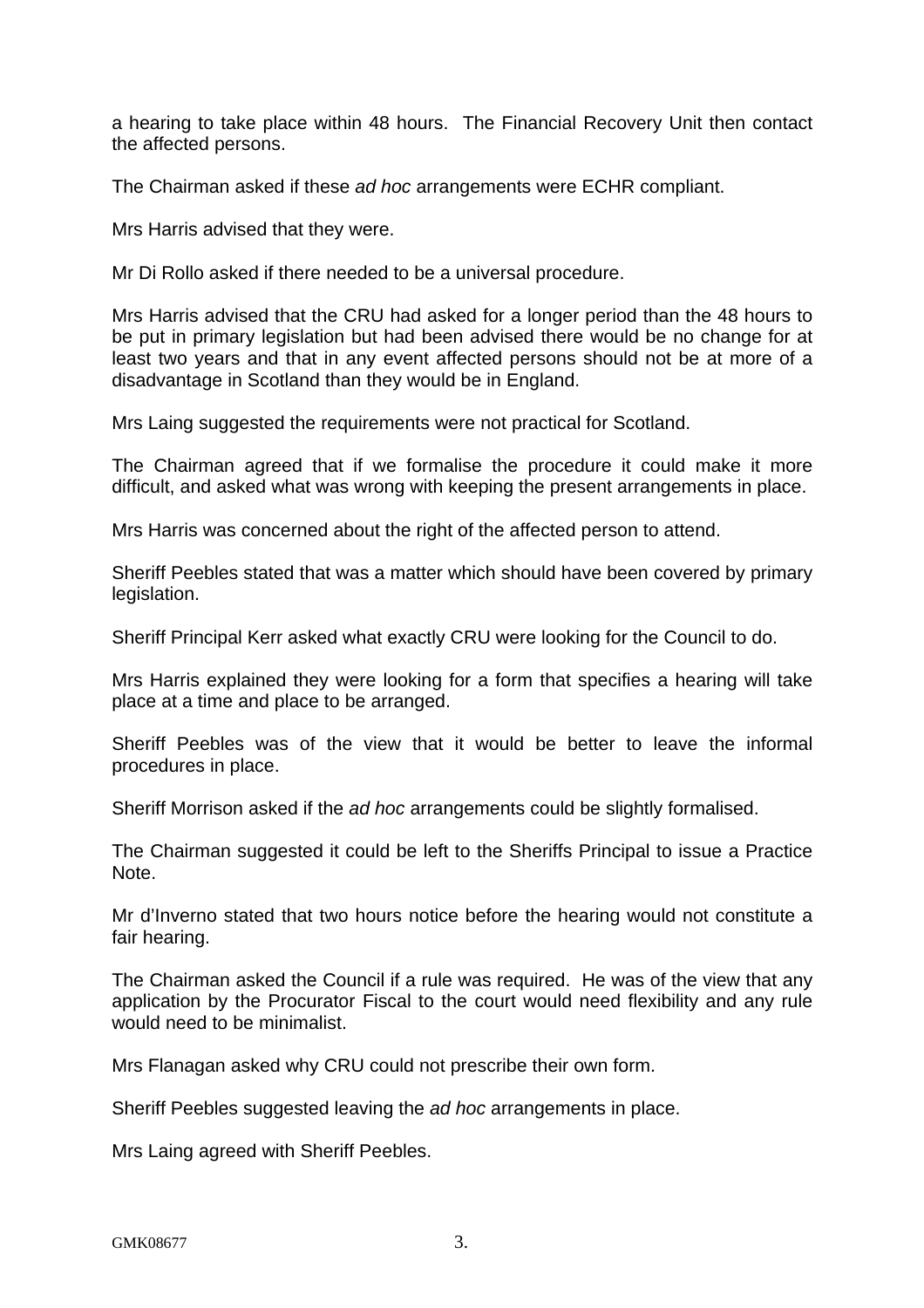Mr d'Inverno suggested CRU can adopt their own formal procedure.

Sheriff Peebles expressed the view that it was a matter for the Court of Session to decide if the Act was ECHR complaint.

Mrs McKeand asked if the court would need to be aware of the content and intimation details of the form. She considered something should be included in the rules to exclude the usual summary application procedure.

Sheriff Principal Kerr agreed and thereafter a Practice Note could be agreed by Sheriffs Principal for each Sheriffdom.

The Council agreed this was the way forward and would consider a draft rule at the next meeting.

## **Item No 5 on the Agenda – Land Reform Act 2003**

On the basis that policy advice had still not been received from OSSE on the Land Reform Act it was agreed to continue this item until the next meeting in June 2004.

#### **Item No 6 on the Agenda – IT Proposals**

Sheriff Peebles explained the details of the report by the Sub-Committee on Information Technology to the Council members.

Sheriff Peebles stated that the Committee believed the sheriff court would have to move forward with technology in order to retain civil business, it could not fall behind the Court of Session in this area.

One of the Committee's main concerns was in relation to security but they had accepted the advice that it should not be a huge problem.

The Committee had agreed that a website, rather than an e-mail system, would be the best way for documents to be lodged. The advantages were that the Scottish Court Service could decide the style and that it was technically more efficient. The e-mail system could have server problems and create issues of time-limits on documents lodged.

The Committee had decided that initially a paper system would have to be kept in tandem with the electronic one. Although this would be expensive it would need to be there initially to alleviate any problems.

The Committee would look in detail at electronic signatures.

In relation to summary cause and small claims actions the Committee were looking at the possibility of a back-office system keeping these details centrally.

Sheriff Peebles recommended that the Council go out to consultation on the proposals and await responses.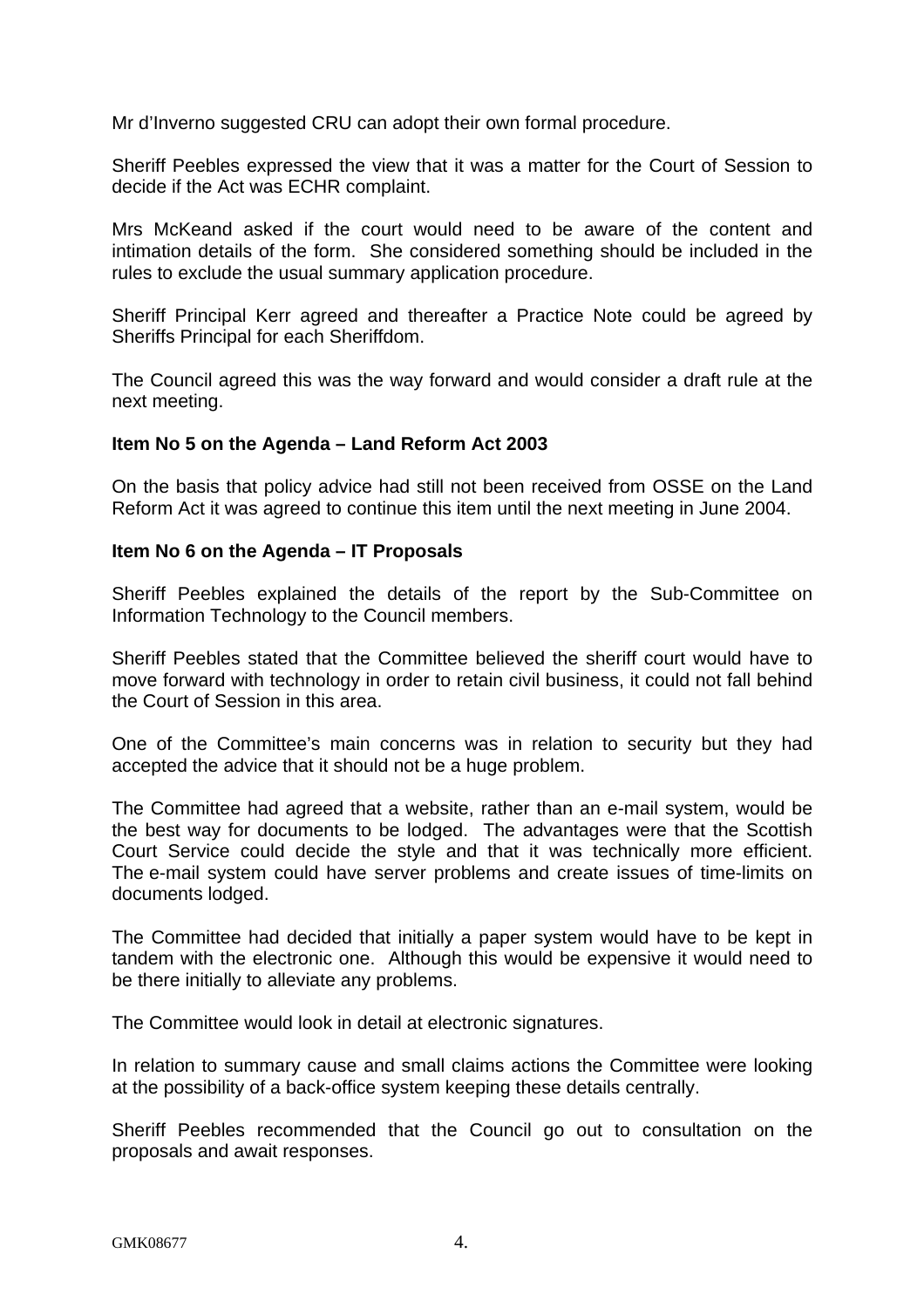The Council agreed and instructed the secretariat to draft a Consultation Paper and list of consultees, for consideration at the next meeting. The Secretariat should also write formally to the Electronic Services Delivery Unit of the Scottish Court Service advising them of the Council and Committees initiatives and proposals to consult.

## **Item No 7 on the Agenda – Debt Arrangement and Attachment (Scotland) Act 2002 – Miscellaneous Amendments**

## **Rule 8**

The Council considered the advice from Kay McCorquodale, OSSE which suggested Rule 8 could be amended to provide that the Sheriff Officer may exhibit to the debtor a certified copy of the decree or document of debt.

The request for change had been made by SMASO as their members are having to serve the original summary warrant.

The Council agreed that Rule 8 should be amended to allow a certified copy of the summary warrant to be served.

#### **Rule 36**

Kay McCorquodale, OSSE, had also suggested consideration be given by the Council to amending Rule 36 of the Act of Sederunt (Debt Arrangement and Attachment) (Scotland) Act 2002) 2002 to provide that an application for leave to appeal against the decision of the Sheriff under section 57 should be made within 7 days of the making of the decision. In addition, she suggested the debtor should be required to intimate the application to the creditor and Form 25 should include a reference to a debtor's right of appeal.

The Council agreed that Rule 36 and Form 25 should be amended in the terms suggested.

The Council also considered a letter from Derek Auchie, Lecturer in Law and Solicitor, Robert Gordon University.

Mr Auchie suggested that Form 4a of the Summary Cause Rules 2002 dealing with sequestrations for rent had been superseded by the Debt Arrangement and Attachment (Scotland) Act 2002 and the accompanying Regulations, namely the Act of Sederunt (Debt Arrangement and Attachment) (Scotland) Act 2002) 2002.

The Council agreed that section 58 of the 2002 Act repealed section 16 of the Debtors (Scotland) Act 1987 upon which Form 4a is based. However, the form may still be required for warrants granted prior to 30 December 2002.

The Council decided that there should be additional forms for Form 4a and Form H1 of the Ordinary Cause Rules to cover the new legislation.

## **Item No 8 on the Agenda – Sexual Offences Act 2003**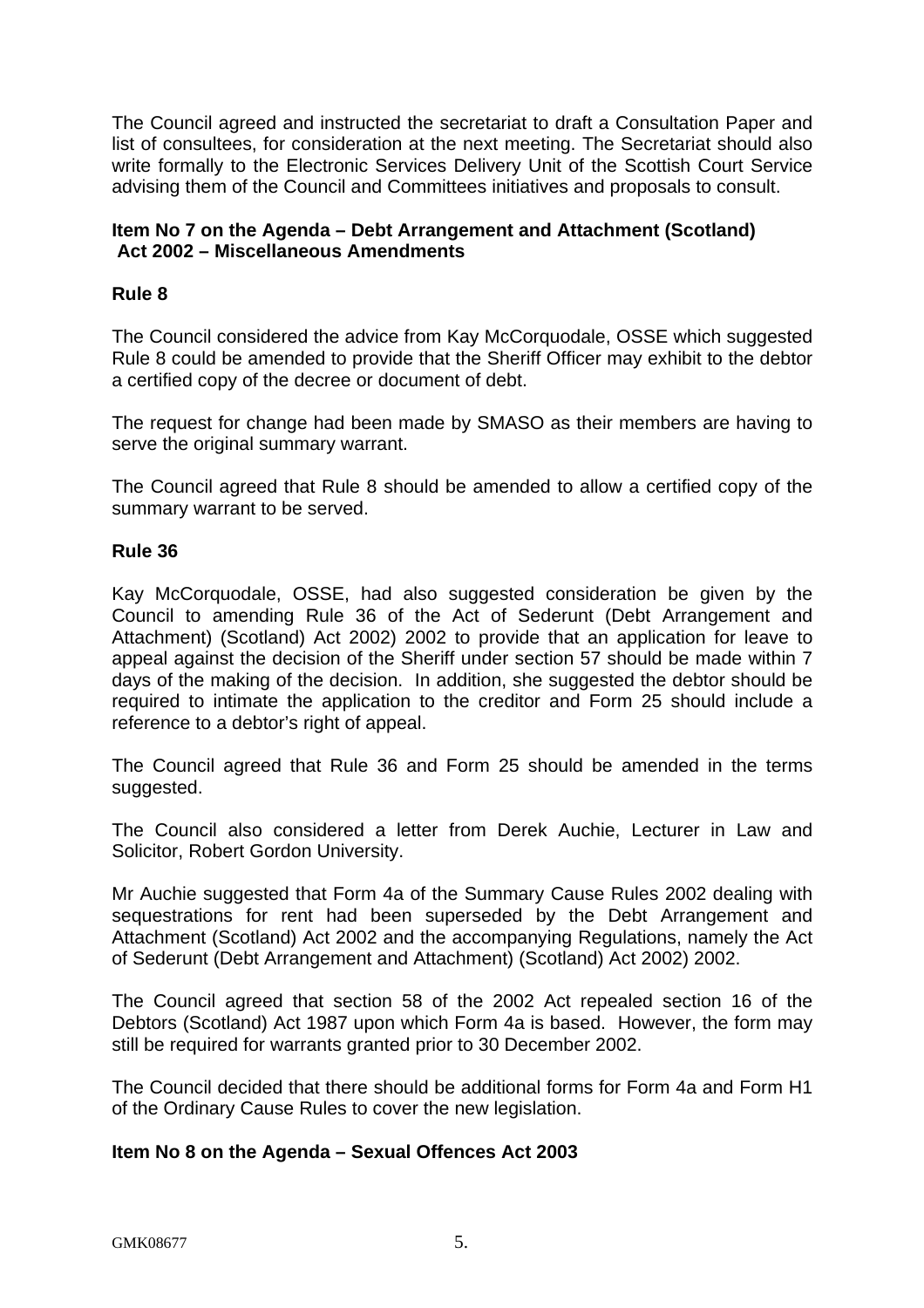The Council considered sections of the Sexual Offences Act 2003, due to come into force on 1 May 2004, which may have implications for civil court rules.

The Council agreed that a summary application under section 89 of the Act for a parental direction would be covered by the general summary application rules.

It was agreed that applications for variation, renewal or discharge of a parental order would also be covered by the general summary application rules.

The Council discussed section 97, notification orders and agreed applications under this section would also be covered by the general summary application rules.

The secretariat advised the Council that policy advice was still awaited for section 99(3) which states "in an application for a notification order a relevant offence may mean an act which would have constituted an offence listed in Schedule 3 if it had been done in any part of the UK unless not later than "rules of court" may provide, the defender serves on the applicant a notice:

- a. stating that, the condition is in his opinion not met
- b. showing grounds for that opinion
- c. requiring the applicant to prove the condition is met.

It was agreed any decision or the requirement of rules for this section could be taken forward with the Chairman due to the proximity of the commencement date of the Act.

The Council agreed that applications under section 100 for making, varying, renewing and discharge of an interim notification order would be covered by the general summary application rules.

The Council discussed appeals under section 102 (notification and interim notification orders), section 111 (SOPOs and interim SOPOs) and section 120 – foreign travel orders.

The Council agreed these appeals will be covered by section 27 and 28 of the 1907 Act and accordingly follow the procedure in Chapter 31 of the Ordinary Cause Rules 1993. This would mean the appeals could be made to the Sheriff Principal or the Court of Session. Although the Council commented that it is preferable for legislation to specify where the appeal should be made.

The Council discussed section 103 subsection (2) which provides that "a record of evidence shall be kept on any summary application".

Policy Division advice suggested they meant the "record" to mean the "written pleadings and the process". The Council did not agree.

The Council decided the secretariat should find out what "record of evidence" is being kept in England.